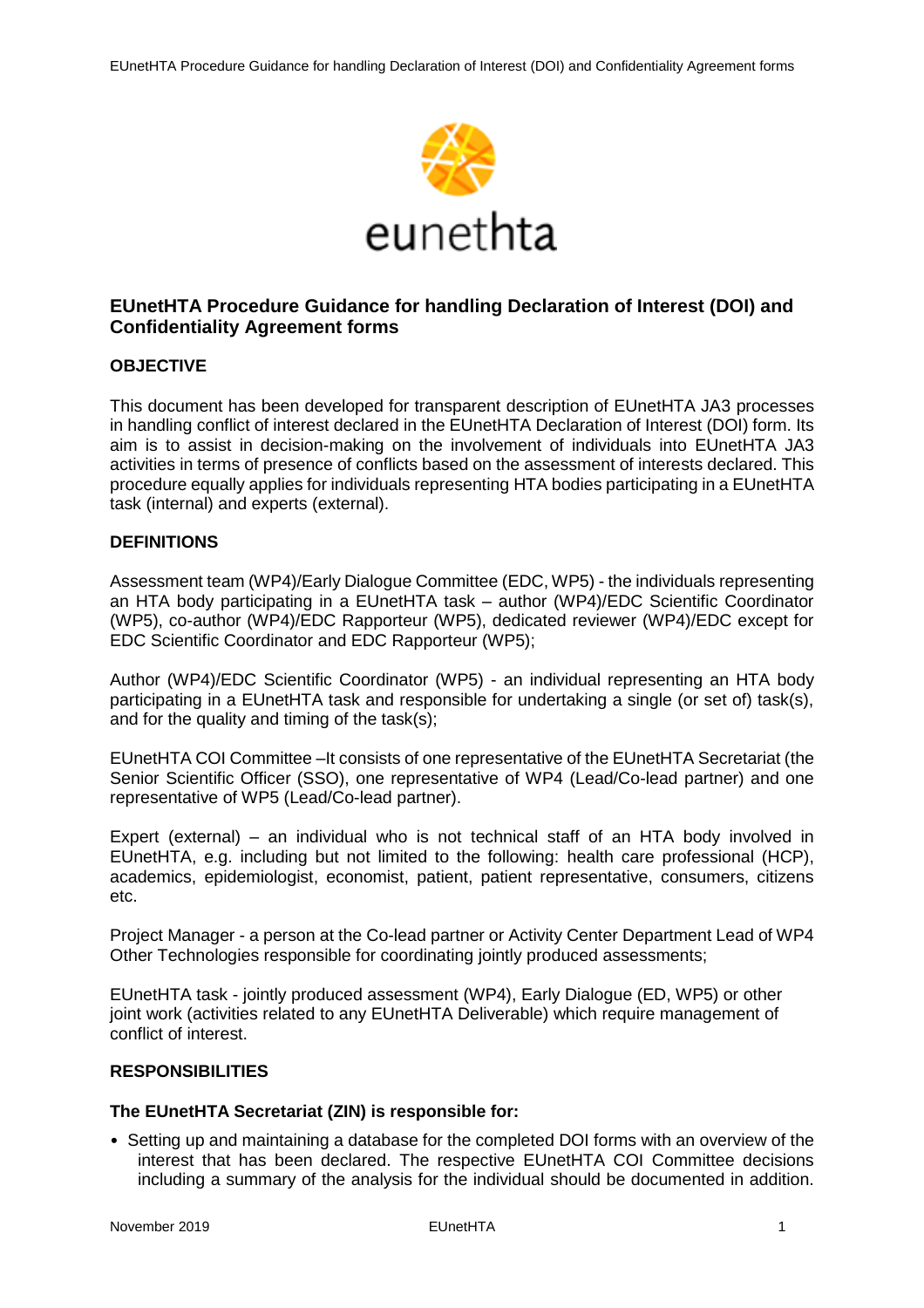This database should be accessible to EUnetHTA Secretariat staff and to all EUnetHTA partners.

- Informing the relevant individual to update his/her DOI form when a DOI form is expired. The DOI form is valid for 1 year based on the signature date of the individual.
- Securing transparency with a website including DOI information (except affiliation for data privacy reasons).

### **WP5 Lead and Co-Lead Partner/WP4 Project Manager is responsible for:**

- Defining the context of the task: the sources of the actual conflicts, based on the technology under assessment, a comparator, or a relevant technology under development and indication(s) considered within a task. For jointly produced assessments, the Project Manager defines the context of the task based on the information provided by the author.
- Consulting EUnetHTA Secretariat/database about the existence and/or status (updated or not) of DOI forms, prior to requesting the individual to complete them (to avoid requesting individuals to complete the forms repeatedly).
- Providing the DOI form to any individual invited to be involved in the task prior to commencement of any work in specific projects. The completed forms should be returned 2 weeks prior to the commencement of any specific task to WP5 Lead and Co-Lead Partner/WP4 Project Manager, otherwise the individual cannot be involved in the task.
- Reviewing the DOI forms to evaluate if the information provided is complete (formal evaluation).

*Note: DOI form should be filled in with sufficient detail. WP5 Lead and Co-Lead Partner/WP4 Project Manager (or WP4 Co-Lead Partner) can decide to contact the individual in order to clarify information if there is information missing or incorrect. Clarifying information should be focussed on the nature of the information provided to enable further evaluation of the presence of conflict of interest.*

- Securing the collection of expert background based on the information asked in the DOI form (i.e. expertise in the field related to the task, potential involvement in trials, any membership in associations, etc.) including additional research on the validity of the data provided and specifically if no conflict exists beyond the data provided by the individual in the DOI form.
- Sharing the DOI forms (including related annex and supporting documents if applicable) with the Secretariat for inclusion in the database.
- Sharing the DOI forms (including related annex and supporting documents if applicable) with the EUnetHTA COI Committee and in parallel with the assessment team/Early Dialogues Committee (EDC) for review.

## **EUnetHTA COI Committee is responsible for:**

• Evaluation of the presence of actual conflicts of interest according to this procedure (see section "Evaluation", p. 3-5) within 10 working days. Based on the DOI form (including related annex and supporting documents if applicable) the EUnetHTA COI Committee takes a decision on the inclusion or exclusion of an individual. *Note: The evaluations will be conducted specifically for the task for which individual has* 

*been requested to be involved. Thus, the decision of the EUnetHTA COI Committee concerning the involvement of an individual is valid solely for the requested task.* 

• Sharing the decision together with a short summary of the analysis with the assessment team/Early Dialogues Committee (EDC), the EUnetHTA Secretariat, as well as the individual whose conflict of interest has been assessed.

### **The assessment team/Early Dialogues Committee (EDC) is responsible for:**

• Reviewing the DOI form (including related annex and supporting documents if applicable) in parallel with the EUetHTA COI Committee against national provisions that need to be taken into consideration in addition to this guidelines and the decision of the EUnetHTA COI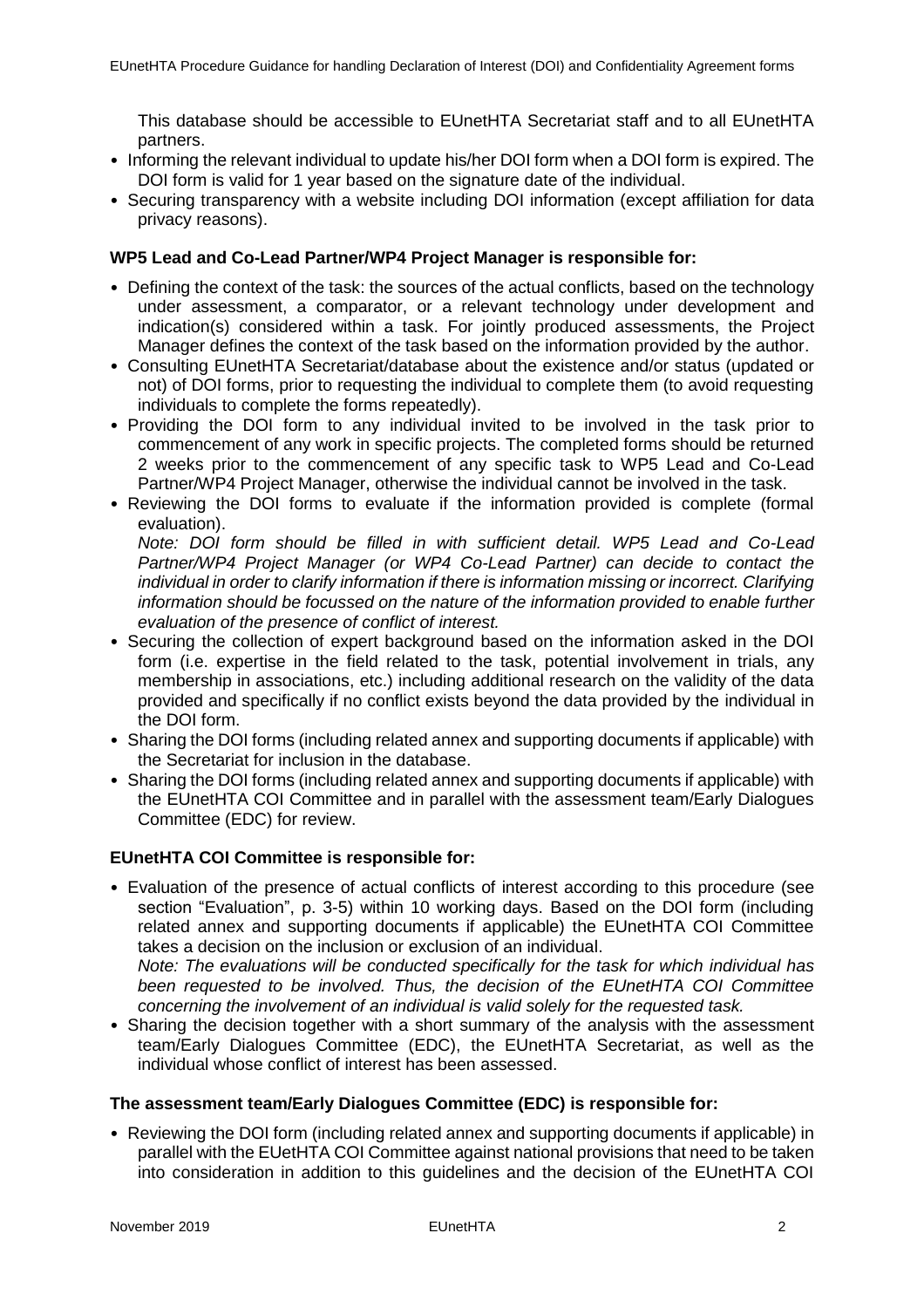Committee.

• If an individual representing an HTA body participating in EUnetHTA activities (assessment team/Early Dialogues Committee (EDC) considers the decision of the EUnetHTA COI Committee on the conflict of interest does not comply with his/her agency's (national) conflict of interest rules, he/she can reconsider his/her participation in the task. However, the final decision of the partner on the participation must be communicated to the EUnetHTA COI Committee within 5 working days after the decision and a summary of the analysis has been shared by the EUnetHTA COI Committee.

#### **Any individual participating in a specific EUnetHTA task, including individuals representing HTA bodies participating in EUnetHTA activities or experts (external), is responsible for:**

- Filling out the DOI form to reflect his/her actual situation to the best of his/her knowledge and belief. The DOI form should be completed in sufficient detail to enable the evaluation and the decision upon the inclusion or exclusion of the individual for the task.
- Filling out, signing and returning the completed DOI form within the timeline given (2 weeks prior to the commencement of any specific task) in a signed and scanned version of the completed DOI form to WP4/WP5 Lead and Co-Lead Partner/WP4 Project Manager. Any individual not returning her/his DOI form on time cannot be involved in the task. In case of clarifying questions from WP4/WP5 Lead and Co-Lead Partner/WP4 Project Manager, the individual is required to provide requested information in the given timeframe if they would like to participate in the given task.
- Promptly notifying WP4/WP5 Lead and Co-Lead Partner/WP4 Project Manager and the EUnetHTA Secretariat about any changes due to the fact that he/she acquires additional interests and complete a new DOI form detailing the changes.

## **EVALUATION**

The EUnetHTA COI Committee evaluates the presence of any potential conflict of interest declared in the DOI form to decide upon the inclusion or exclusion of an individual with regard to the task. The EUnetHTA COI Committee takes responsibility for ensuring that the DOI procedure is properly followed and implemented.

The decision on the inclusion or exclusion of an individual for the task is taken by the EUnetHTA COI Committee following the evaluation. The panel consists of the Senior Scientific Officer (SSO), one representative of a WP4 Lead/Co-Lead Partner, and one representative of a WP5 Lead/Co-Lead Partner. The members should not be directly involved in the specific task. However, the representatives of the WP4/WP5 Lead/Co-Lead Partner may consult the assessment team/Early Dialogues Committee (EDC) prior to the decision. In total, there are three votes and a decision is made by a majority vote.

A potential conflict of interest occurs when an individual provides at least one statement other than 'no' as an answer to the questions from 2.1-3. in the DOI form.

Once the potential conflict is found, the EUnetHTA COI Committee has to consider if this conflict leads to the exclusion of the individual from the task.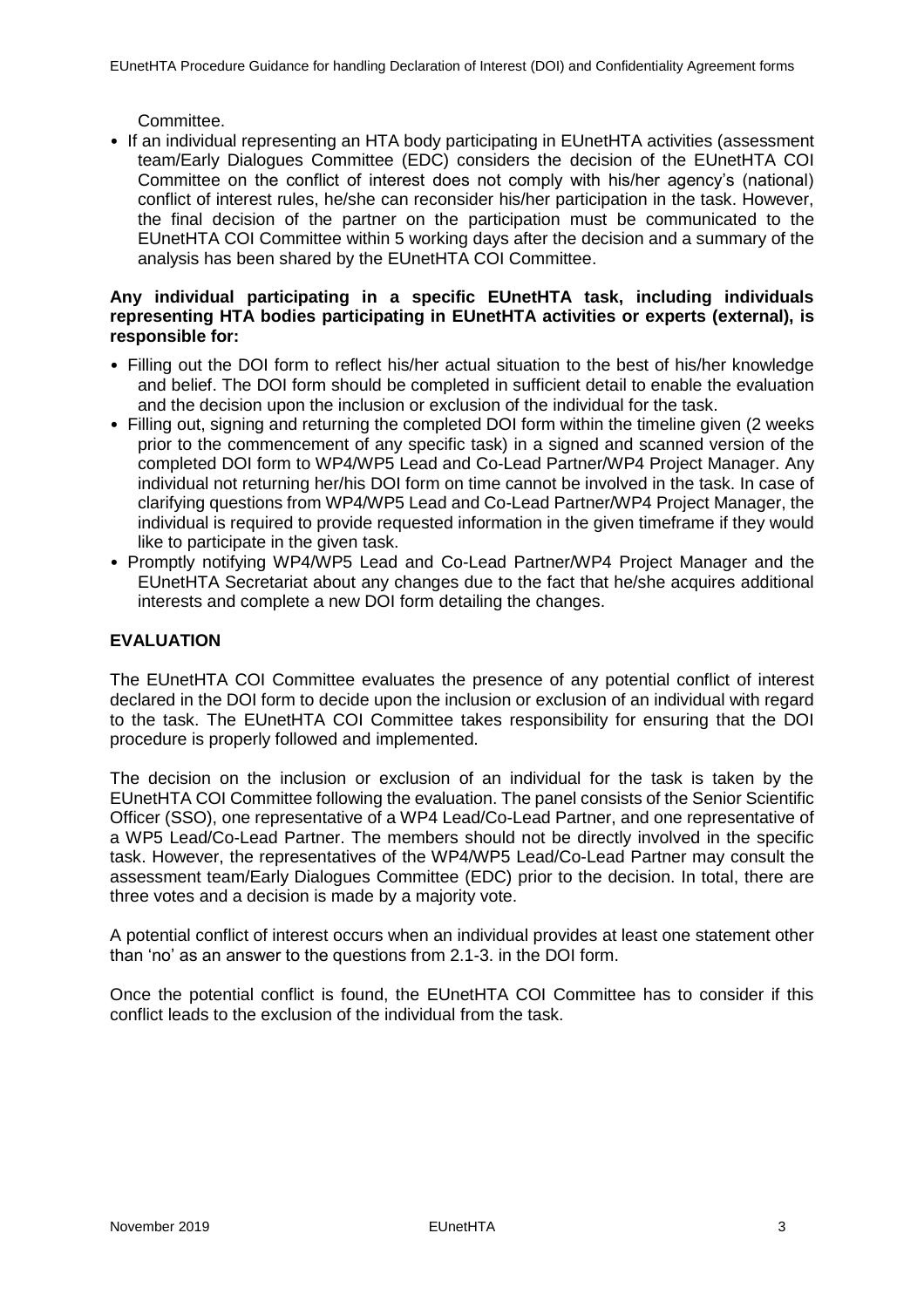### **Major conflict**

The following situations lead to the exclusion of the individual from the task<sup>1</sup>:

- 1. Principal investigator of or contributing considerably to the design of a study (industrysponsored) which is aimed at evaluating the technology under assessment, a comparator, or a relevant technology under development. *Note: For Joint and Collaborative Assessments this relates to studies that are included in either the effectiveness (EFF) or safety (SAF) domain of the assessment.*
- 2. Provision of paid or unpaid advisory or consultancy services (e.g., participation on an industry-sponsored advisory board) related to the technology under assessment, a comparator, or a relevant technology under development.
- 3. Employment at a company producing the technology under assessment, a comparator, or a relevant technology under development; employment at a consultancy or contract research organisation providing services related to the technology under assessment, a comparator, or a relevant technology under development; or employment by relevant lobby group.
- 4. Being current member of an association (patient or HCP organisation) funded mainly by the industry (>40 % of association budget).
- 5. Currently receiving funds for research activities related specifically to the technology under assessment, a comparator, or a relevant technology under development. *Note: Funds may come from companies or from relevant lobby groups and can include research group/laboratory funded by industry or relevant lobby groups.*
- 6. Having a current financial interest (e.g. holding shares or the like) in the industry producing the technology under assessment, a comparator, or a relevant technology under development or a financial interest in industrial sector funds.
- 7. Covering/subsidising travel costs including fee waivers or paying a honorarium (two or more by the same company within the last 3 years), for delivering a presentation on a topic specific to the technology under assessment, a comparator, a relevant technology under development (e.g. targeting same indication) or for attending conferences/meetings sponsored by only one company producing either the technology under assessment, a comparator, or a relevant technology under development.

An individual can still be included in a EUnetHTA task, if interests under the above mentioned points 5 and 6 occurred in the past and thus are no longer existing.

Under exceptional circumstances (e.g. lack of available experts for a rare/ultra-rare disease), EUnetHTA may still seek the expert opinion of an individual with an existing CoI. However, in such cases the expert shall not have access to any document requiring confidentiality and should only give advice on a predefined set of questions posed by the assessment team/EDC.

This list is not exhaustive and does not prevent from careful consideration of other potential conflicts of interest.

ı

<sup>1</sup> Interests related to family and household members will be assesses on a case-by-case basis.